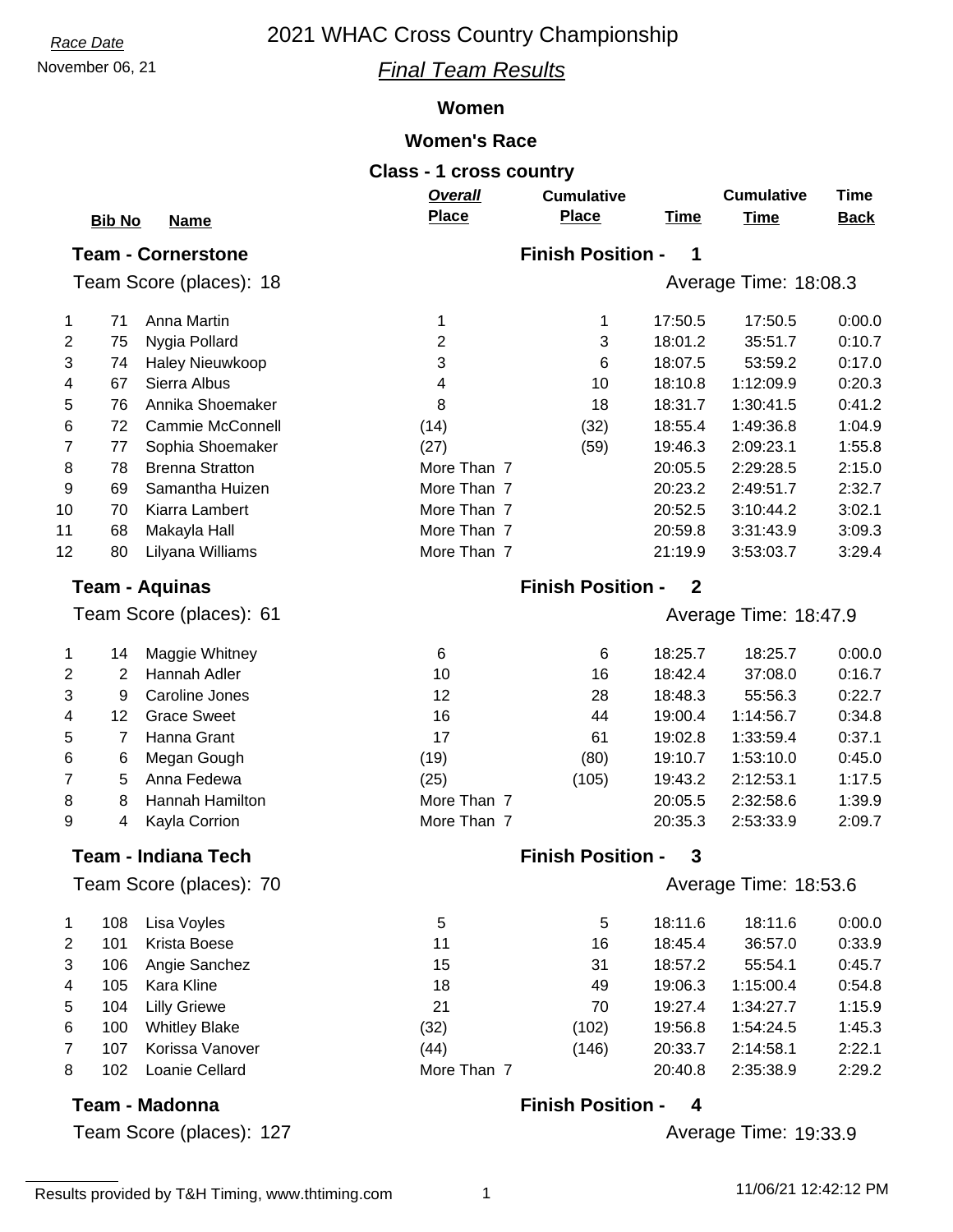## November 06, 21 *Final Team Results*

#### **Women**

#### **Women's Race**

|    |               |                                 | <b>Class - 1 cross country</b> |                                   |                         |                                  |                            |
|----|---------------|---------------------------------|--------------------------------|-----------------------------------|-------------------------|----------------------------------|----------------------------|
|    | <b>Bib No</b> | <b>Name</b>                     | Overall<br><b>Place</b>        | <b>Cumulative</b><br><b>Place</b> | <b>Time</b>             | <b>Cumulative</b><br><b>Time</b> | <b>Time</b><br><b>Back</b> |
|    |               |                                 |                                |                                   |                         |                                  |                            |
|    |               | <b>Team - Madonna</b>           |                                | <b>Finish Position -</b>          | $\overline{\mathbf{4}}$ |                                  |                            |
|    |               | Team Score (places): 127        |                                |                                   |                         | Average Time: 19:33.9            |                            |
| 1  | 179           | <b>Erin Seibert</b>             | $\overline{7}$                 | $\overline{7}$                    | 18:26.2                 | 18:26.2                          | 0:00.0                     |
| 2  | 177           | <b>Kateri Mills</b>             | 9                              | 16                                | 18:40.7                 | 37:06.8                          | 0:14.5                     |
| 3  | 174           | Katherine Haupt                 | 26                             | 42                                | 19:45.2                 | 56:52.0                          | 1:19.0                     |
| 4  | 178           | Rose Paoletti                   | 39                             | 81                                | 20:22.9                 | 1:17:14.8                        | 1:56.8                     |
| 5  | 176           | Julia Mills                     | 46                             | 127                               | 20:34.5                 | 1:37:49.3                        | 2:08.3                     |
| 6  | 170           | Ciara Bazan                     | (64)                           | (191)                             | 22:36.9                 | 2:00:26.1                        | 4:10.7                     |
| 7  | 172           | Isabella DiMilia                | (67)                           | (258)                             | 23:38.9                 | 2:24:04.9                        | 5:12.8                     |
| 8  | 171           | Emily de Haan                   | More Than 7                    |                                   | 27:43.4                 | 2:51:48.3                        | 9:17.3                     |
|    |               | <b>Team - Michigan-Dearborn</b> |                                | <b>Finish Position -</b>          | 5                       |                                  |                            |
|    |               | Team Score (places): 166        |                                |                                   |                         | Average Time: 20:01.7            |                            |
| 1  | 200           | Lauryn Hoover                   | 28                             | 28                                | 19:51.9                 | 19:51.9                          | 0:00.0                     |
| 2  | 197           | Kylie Callison                  | 29                             | 57                                | 19:53.6                 | 39:45.4                          | 0:01.7                     |
| 3  | 206           | Cassie McDougall                | 34                             | 91                                | 19:57.8                 | 59:43.2                          | 0:06.0                     |
| 4  | 203           | Chloe Jablonski                 | 37                             | 128                               | 20:10.2                 | 1:19:53.4                        | 0:18.3                     |
| 5  | 195           | Mary Bradshaw                   | 38                             | 166                               | 20:14.8                 | 1:40:08.1                        | 0:22.9                     |
| 6  | 196           | Rebecca Bradsher                | (40)                           | (206)                             | 20:25.7                 | 2:00:33.8                        | 0:33.8                     |
| 7  | 193           | Mikayla Borg                    | (53)                           | (259)                             | 21:04.6                 | 2:21:38.3                        | 1:12.7                     |
| 8  | 210           | Camryn Zurawski                 | More Than 7                    |                                   | 21:09.8                 | 2:42:48.0                        | 1:17.9                     |
| 9  | 192           | Malia Borg                      | More Than 7                    |                                   | 21:18.9                 | 3:04:06.9                        | 1:27.0                     |
| 10 | 208           | <b>Emily Warrington</b>         | More Than 7                    |                                   | 21:29.4                 | 3:25:36.2                        | 1:37.5                     |
| 11 | 191           | <b>Faith Bartnik</b>            | More Than 7                    |                                   | 21:50.4                 | 3:47:26.5                        | 1:58.5                     |
| 12 | 194           | Kaitlyn Bourque                 | More Than 7                    |                                   | 21:59.0                 | 4:09:25.5                        | 2:07.1                     |
| 13 | 205           | Claudia Maguire                 | More Than 7                    |                                   | 22:09.9                 | 4:31:35.4                        | 2:18.1                     |
| 14 | 199           | Kylie Downey-Hutton             | More Than 7                    |                                   | 22:14.4                 | 4:53:49.8                        | 2:22.5                     |
| 15 | 198           | Julia Cercone                   | More Than 7                    |                                   | 22:22.7                 | 5:16:12.4                        | 2:30.8                     |
| 16 | 209           | Sydney White                    | More Than 7                    |                                   | 22:28.8                 | 5:38:41.1                        | 2:36.9                     |
| 17 | 201           | Caitlyn Hynek                   | More Than 7                    |                                   | 23:27.3                 | 6:02:08.4                        | 3:35.5                     |
| 18 | 207           | Claudia Shuler                  | More Than 7                    |                                   | 23:41.5                 | 6:25:49.9                        | 3:49.7                     |
| 19 | 202           | Nora Jaafar                     | More Than 7                    |                                   | 24:48.6                 | 6:50:38.5                        | 4:56.8                     |
|    |               | <b>Team - Lawrence Tech</b>     |                                | <b>Finish Position -</b>          | 6                       |                                  |                            |
|    |               | Team Score (places): 194        |                                |                                   |                         | Average Time: 20:23.1            |                            |
| 1  | 120           | Jacqueline Albo                 | 24                             | 24                                | 19:38.9                 | 19:38.9                          | 0:00.0                     |
| 2  | 127           | Kaitlin Pickart                 | 33                             | 57                                | 19:57.6                 | 39:36.5                          | 0:18.7                     |
| 3  | 124           | Darbey Johnson                  | 36                             | 93                                | 20:06.0                 | 59:42.5                          | 0:27.1                     |
| 4  | 121           | Hannah Assenmacher              | 45                             | 138                               | 20:34.4                 | 1:20:16.8                        | 0:55.5                     |
| 5  | 125           | Erin Mccardell                  | 56                             | 194                               | 21:38.6                 | 1:41:55.4                        | 1:59.7                     |
|    |               |                                 |                                |                                   |                         |                                  |                            |

Results provided by T&H Timing, www.thtiming.com 2 11/06/21 12:42:12 PM

126 Michelle Meister (70) (264) 24:06.6 2:06:02.0 4:27.7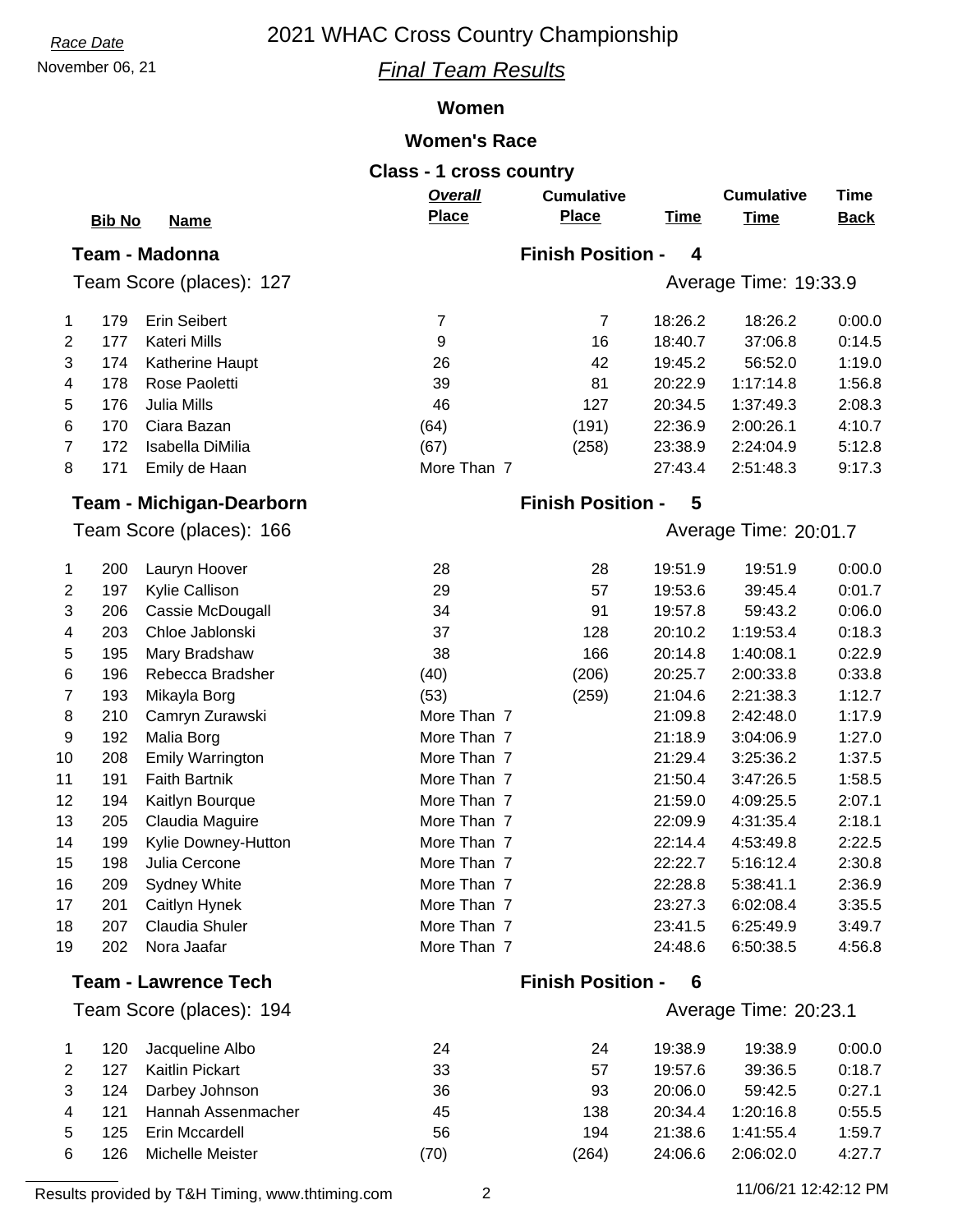# November 06, 21 *Final Team Results*

## **Women**

# **Women's Race**

|                |               |                              | <b>Class - 1 cross country</b> |                          |                |                       |             |
|----------------|---------------|------------------------------|--------------------------------|--------------------------|----------------|-----------------------|-------------|
|                |               |                              | Overall                        | <b>Cumulative</b>        |                | <b>Cumulative</b>     | <b>Time</b> |
|                | <b>Bib No</b> | <b>Name</b>                  | <b>Place</b>                   | <b>Place</b>             | <b>Time</b>    | <b>Time</b>           | <b>Back</b> |
|                |               | <b>Team - Siena Heights</b>  |                                | <b>Finish Position -</b> | $\overline{7}$ |                       |             |
|                |               | Team Score (places): 195     |                                |                          |                | Average Time: 20:19.3 |             |
|                |               |                              |                                |                          |                |                       |             |
| 1              | 246           | <b>Xochitl Garcia</b>        | 20                             | 20                       | 19:21.5        | 19:21.5               | 0:00.0      |
| $\overline{2}$ | 250           | <b>Emily Monroe</b>          | 31                             | 51                       | 19:55.6        | 39:17.0               | 0:34.1      |
| 3              | 249           | <b>Brianna Martin</b>        | 47                             | 98                       | 20:39.9        | 59:56.9               | 1:18.4      |
| 4              | 252           | Perla Reyes                  | 48                             | 146                      | 20:46.9        | 1:20:43.8             | 1:25.4      |
| 5              | 254           | Isabelle Uganski             | 49                             | 195                      | 20:52.4        | 1:41:36.1             | 1:30.9      |
| 6              | 253           | Morgan Turk                  | (52)                           | (247)                    | 20:58.9        | 2:02:34.9             | 1:37.4      |
| $\overline{7}$ | 251           | Jezra Reyes                  | (55)                           | (302)                    | 21:31.4        | 2:24:06.3             | 2:09.9      |
| 8              | 247           | <b>Brooke Hildebrandt</b>    | More Than 7                    |                          | 21:43.6        | 2:45:49.8             | 2:22.1      |
| 9              | 245           | Alexis Cordle                | More Than 7                    |                          | 21:46.0        | 3:07:35.8             | 2:24.5      |
| 10             | 244           | <b>Haley Beier</b>           | More Than 7                    |                          | 21:56.0        | 3:29:31.7             | 2:34.5      |
|                |               | <b>Team - Lourdes</b>        |                                | <b>Finish Position -</b> | 8              |                       |             |
|                |               | Team Score (places): 224     |                                |                          |                | Average Time: 20:50.3 |             |
|                |               |                              |                                |                          |                |                       |             |
| 1              | 150           | <b>Aliyah Perez</b>          | 30                             | 30                       | 19:54.1        | 19:54.1               | 0:00.0      |
| $\overline{2}$ | 149           | <b>Olivia Mathis</b>         | 35                             | 65                       | 20:04.5        | 39:58.6               | 0:10.4      |
| 3              | 146           | Laurynn Garcia               | 43                             | 108                      | 20:32.2        | 1:00:30.8             | 0:38.1      |
| 4              | 148           | <b>Eleanor Kosek</b>         | 57                             | 165                      | 21:44.0        | 1:22:14.8             | 1:49.9      |
| 5              | 139           | Jasmine Berti                | 59                             | 224                      | 21:56.7        | 1:44:11.4             | 2:02.6      |
| 6              | 151           | Olivia Waterstradt           | (61)                           | (285)                    | 22:18.2        | 2:06:29.5             | 2:24.1      |
| $\overline{7}$ | 143           | Madelynn De La Rosa          | (62)                           | (347)                    | 22:28.4        | 2:28:57.9             | 2:34.3      |
| 8              | 144           | Juliana DiTullio             | More Than 7                    |                          | 22:49.3        | 2:51:47.1             | 2:55.2      |
| 9              | 145           | Madelynn DuBois              | More Than 7                    |                          | 24:32.9        | 3:16:19.9             | 4:38.8      |
| 10             | 141           | Sydney Budd                  | More Than 7                    |                          | 24:42.3        | 3:41:02.2             | 4:48.2      |
|                |               | <b>Team - Rochester (MI)</b> |                                | <b>Finish Position -</b> | 9              |                       |             |
|                |               | Team Score (places): 247     |                                |                          |                | Average Time: 22:08.2 |             |
|                |               |                              |                                |                          |                |                       |             |
| 1              | 234           | Allyson Slone                | 23                             | 23                       | 19:37.5        | 19:37.5               | 0:00.0      |
| $\overline{c}$ | 230           | Aleah Dymond                 | 41                             | 64                       | 20:26.4        | 40:03.8               | 0.48.9      |
| 3              | 231           | <b>Heather Eller</b>         | 42                             | 106                      | 20:30.8        | 1:00:34.6             | 0:53.4      |
| 4              | 233           | Erin Norton                  | 69                             | 175                      | 23:59.6        | 1:24:34.2             | 4:22.2      |
| 5              | 232           | Katrina Kline                | 72                             | 247                      | 26:06.6        | 1:50:40.7             | 6:29.2      |
|                |               | Team - Concordia (Mich.)     |                                | <b>Finish Position -</b> | 10             |                       |             |
|                |               | Team Score (places): 248     |                                |                          |                | Average Time: 21:12.8 |             |
| 1              | 56            | Gabby Porter                 | 22                             | 22                       | 19:31.6        | 19:31.6               | 0:00.0      |
| $\overline{2}$ | 58            | <b>Elizabeth Trent</b>       | 51                             | 73                       | 20:57.6        | 40:29.2               | 1:26.0      |
| 3              | 52            | Megan Espinoza               | 54                             | 127                      | 21:10.0        | 1:01:39.1             | 1:38.4      |
| 4              | 53            | Anna Glomski                 | 58                             | 185                      | 21:52.8        | 1:23:31.9             | 2:21.2      |
|                |               |                              |                                |                          |                |                       |             |

Results provided by T&H Timing, www.thtiming.com 3 11/06/21 12:42:13 PM